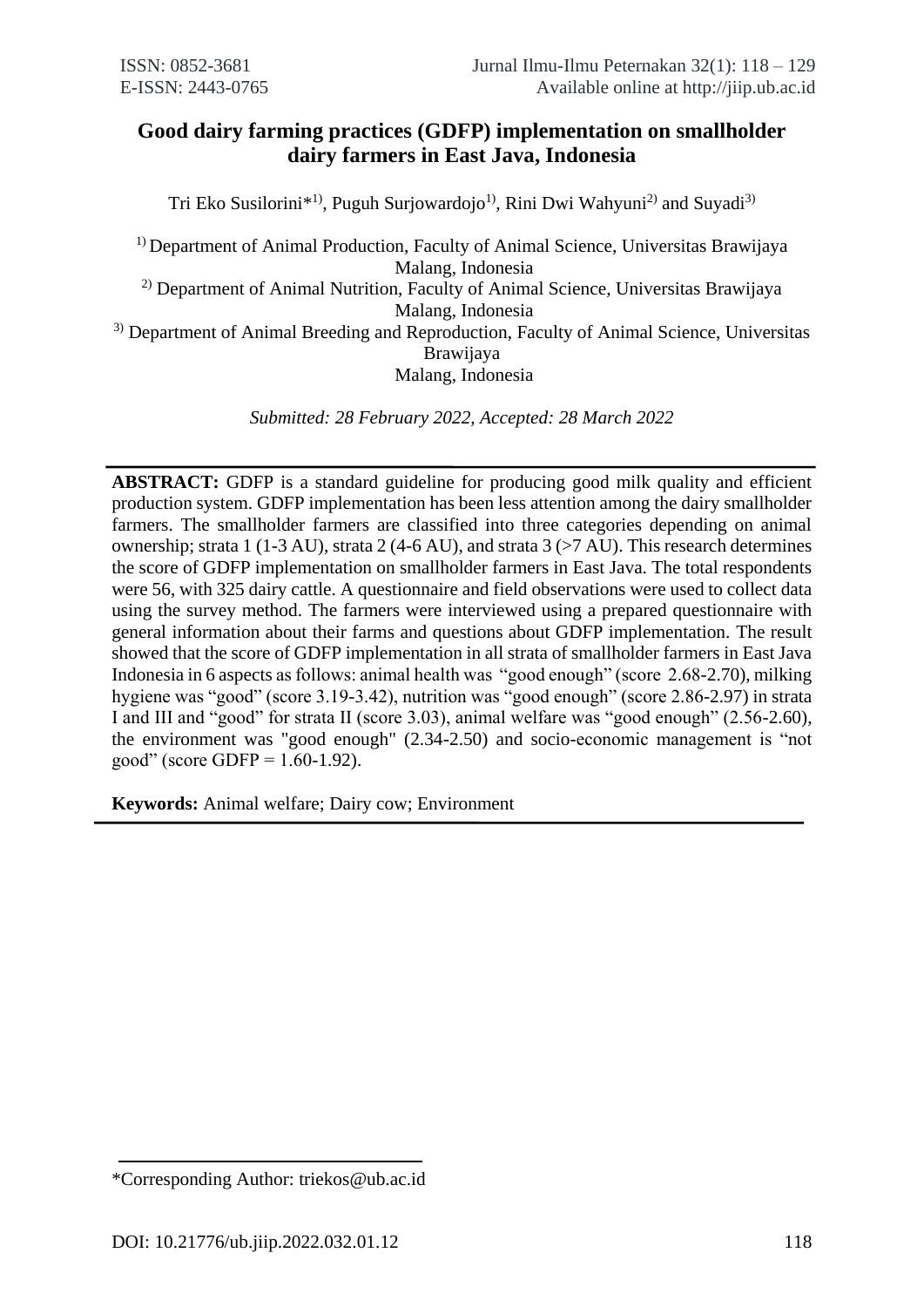# **INTRODUCTION**

In Indonesia, the fresh milk price from the farmer is determined according to milk quality. Implementing good dairy farming practices (GDFP) in farming management becomes the main factor for milk quality. More than 90 % of dairy farming is managed by smallholder farmers, which spread in Java Island with ownership of 3-6 lactating cows per farmer and average milk production of 11 liters/head/day. The population of dairy cattle in Indonesia in 2020 was 565,001, and approximately 60 % is located in East Java Province (BPS, 2022). After collection, milk is transported to the cooperative dairy unit and sent to factory sites for further processing. The fresh milk should be fulfilled milk quality standards from them.

GDFP is the standardization of dairy farming business management, including animal health, milking hygiene, nutrition (feed and water), animal welfare, environment, and socio-economic management (FAO-Food and Agriculture Organization, 2011). GDFP aims to run a dairy cattle business correctly and adequately according to the procedure and maintain to keep cows healthy, ensure the creation of dairy products that are safe and healthy for consumption, and minimize environmental impact.

Many types of research about GDFP in Indonesia were reported with various statuses. According to Asminaya *et al.* (2018), the implementation of GDFP in smallholder dairy farmers in South Sulawesi showed inadequate feeding conditions, water management, housing and equipment, and animal welfare, while the breeding and reproduction, daily management, and animal health were categorized good. On the other hand, in West Java, the dairy farm management has the highest (very good) score, while the lowest aspect was animal health (Anggraeni and Mariana, 2016). In addition, Ali et al. (2019) stated that augmenting extension increased the knowledge adoption in all GDFP aspects in Pakistan.

Therefore, it is necessary to explore the implementation of GDFP in East Java as the largest dairy cow population in Indonesia. This research aims to determine the score of GDFP implementation on smallholder farmers in East Java.

# **MATERIALS AND METHODS Materials**

The research was conducted on smallholder dairy farms located in Malang Regency and Batu City. Both of those regions, called Malang Raya, are centers of the dairy farm in East Java Province. The total respondents were 56, and the total dairy cattle was 325 heads. The respondents are classified according to the ownership of dairy cattle (Table 1). Two villages represent Malang Regency (Wonoagung Village) and Batu City (Sumber Brantas Village).

| <b>Strata</b> | Ownership<br>(Animal Unit) | Respondents                   |                   |       |
|---------------|----------------------------|-------------------------------|-------------------|-------|
|               |                            | <b>Sumber Brantas Village</b> | Wonoagung Village | Total |
|               | $1 - 3$                    |                               |                   |       |
|               | $4-6$                      |                               |                   |       |
|               |                            |                               |                   |       |

#### **Methods**

A questionnaire and field observations were used to collect data using the survey method. Questionnaires and interviews were conducted to collect all information from the farmers regarding technical components of running a dairy farm business, such as breeding and reproduction, feed and water,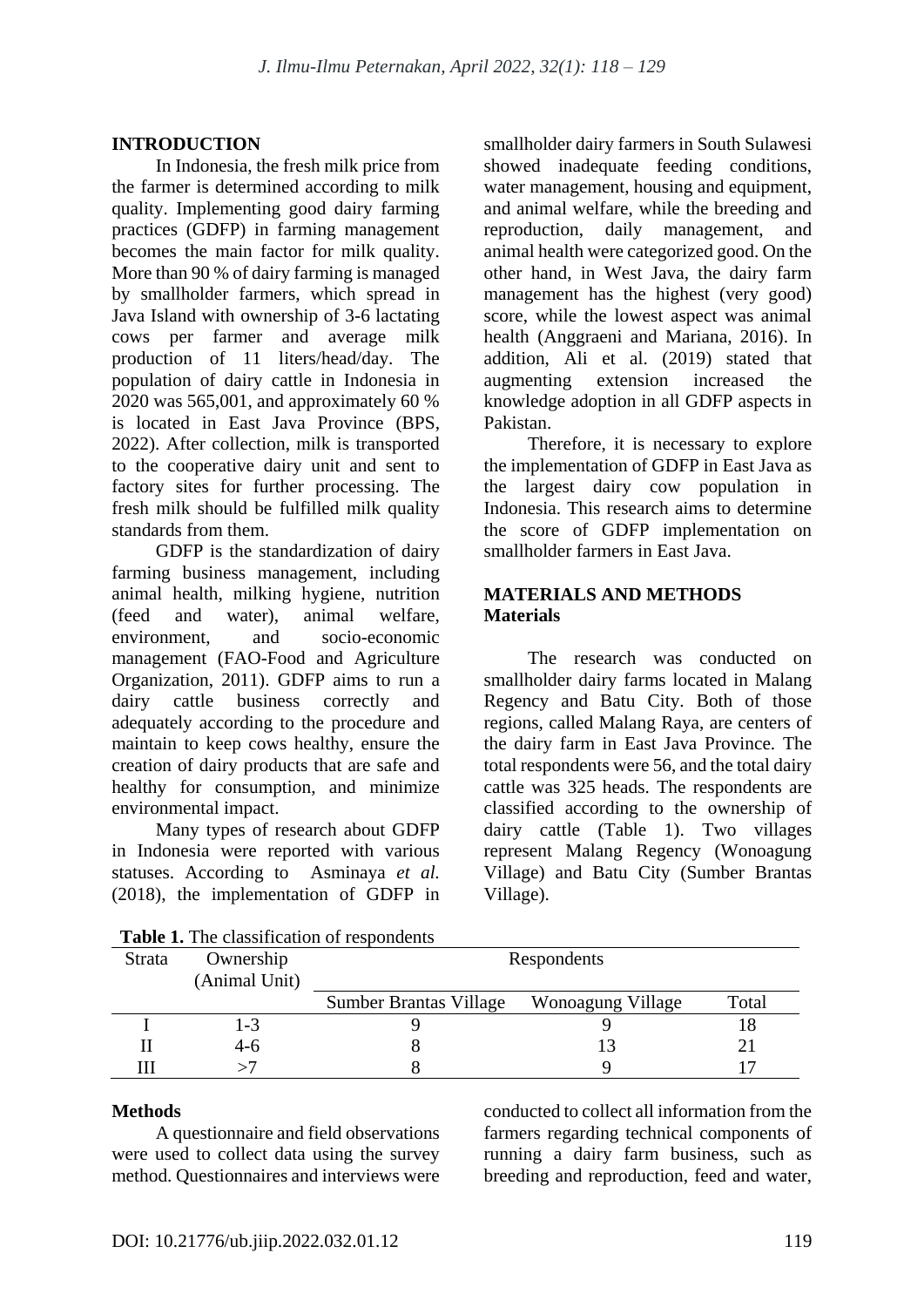management, enclosure and equipment, and animal health and animal welfare. Technical components were assessed based on the GDFP (Good Dairy Farming Practice) guidelines, which have been amended according to FAO-Food and Agriculture Organization (2011).

The respondents' performance scores show a farm classification are declared in Table 2.

**Table 2.** The grade of the performance score

| <b>Implementation of GDFP Score</b> | Grade       |
|-------------------------------------|-------------|
| $0.00 - 0.50$                       | Very Bad    |
| $0.51 - 1.00$                       | <b>Bad</b>  |
| $1.01 - 2.00$                       | Not Good    |
| $2.01 - 3.00$                       | Good Enough |
| $3.01 - 4.00$                       | Good        |
|                                     |             |

The farmers were interviewed using a prepared questionnaire about general information about their farms and questions about GDFP implementation. The survey contained three questions about the farmers' background, ten questions about general farm statistics (such as farm and herd size, milk production, and farm cost), 23 questions about animal health, 14 questions about nutrition (feed and water), 24 questions about animal welfare, 21 questions about milking hygiene, 13 questions about environmental and 14 questions about socio-economic management.

Each question in the questionnaires has a score that contributes to the total scoring of the GDFP components. Each component of GDFP proportionally has a 16.66 % score (100% divided by several components). The percentage score is converted based on (Table 1) (Nur *et al*., 2018). Descriptive analyses were used to analyze the data and explain it clearly in the following chapter.

# **RESULT AND DISCUSSION**

According to FAO (2011) statement, GDFP includes six aspects: the implementation level of GDFP in smallholder farmers based on three categories of Strata based on ownership of dairy cattle. Strata 1 has 1-3 AU; Strata 2 has 4-6 AU, and Strata 3 has>7 AU. GDFP includes animal health, milking process, nutrition aspects, animal welfare, surrounding environment, and socioeconomic management.

# **Implementation Level of GDFP**

In general, implementation of GDFP in smallholder farmers is "good enough" except for the socio-economic management aspect in strata I and II, which was "not good," while "good" criteria were found in the aspect of milking hygiene in all strata (Table 3).

Regular extension of GDFP implementation has been done by dairy cooperative unit staff and dairy industry staff. Sulastri & Maharjan (2002) stated that cooperative dairy workers provide regular extension programs focusing on animal health issues, feeding, forage cultivation, and breeding improvement. Nevertheless, dairy farming is only secondary due to the small herd size (the core business is horticulture farming). It contributes to a "good enough" score in most aspects of GDFP implementation.

Socio-Economic Management became the lowest aspect implemented, particularly in Strata I and Strata II, 39.99 % and 39.85%, respectively. Meanwhile, milking hygiene has a good percentage of GDFP. The farmers are fully concerned about health issues regarding milking hygiene. The cooperative staff has been assisted in improving dairy cattle production. Animal health has the highest priority due to the animal's impact on producing milk. In addition, the main focus is nutrition (feed and water) because it is directly related to the quality and quantity of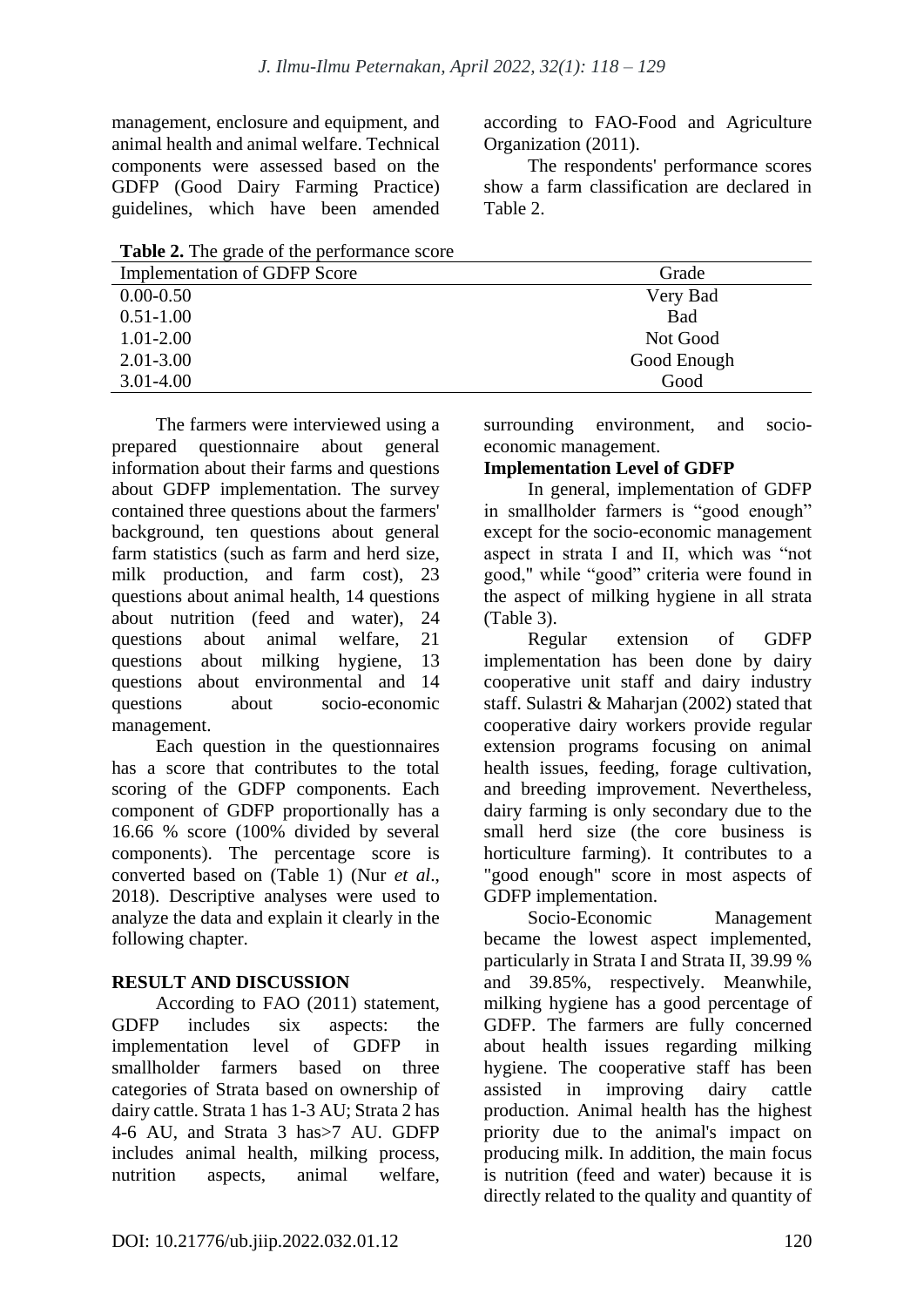milk production. Because feed accounts for 80% of overall production costs, it must be

prioritized to boost milk quality and quantity (Priyanti & Soedjana, 2016).

| Aspects           | Implementation       | <b>GDFP</b> Score | <b>GDFP</b> Grade |
|-------------------|----------------------|-------------------|-------------------|
|                   | level of GDFP $(\%)$ |                   |                   |
| Strata I          |                      |                   |                   |
| Animal health     | 67.45                | 2.70              | Good Enough       |
| Milking hygiene   | 85.44                | 3.42              | Good              |
| Feeding and Water | 73.42                | 2.94              | Good Enough       |
| Animal welfare    | 64.19                | 2.57              | Good Enough       |
| Environment       | 62.36                | 2.50              | Good Enough       |
| Socio-Economic    |                      | 1.60              | Not Good          |
| Management        | 39.99                |                   |                   |
| Average           | 65.48                | 2.62              | Good Enough       |
| Strata II         |                      |                   |                   |
| Animal health     | 67.59                | 2.71              | Good Enough       |
| Milking hygiene   | 84.59                | 3.38              | Good              |
| Feeding and Water | 74.84                | 2.99              | Good Enough       |
| Animal welfare    | 64.96                | 2.60              | Good Enough       |
| Environment       | 60.21                | 2.41              | Good Enough       |
| Socio-Economic    | 39.85                | 1.60              | Not Good          |
| Management        |                      |                   |                   |
| Average           | 65.34                | 2.62              | Good Enough       |
| Strata III        |                      |                   |                   |
| Animal health     | 67.02                | 2.68              | Good Enough       |
| Milking hygiene   | 80.20                | 3.21              | Good              |
| Feeding and Water | 68.76                | 2.75              | Good Enough       |
| Animal welfare    | 64.81                | 2.60              | Good Enough       |
| Environment       | 58.42                | 2.34              | Good Enough       |
| Socio-Economic    | 47.56                | 1.92              | Good Enough       |
| Management        |                      |                   |                   |
| Average           | 64.46                | 2.58              | Good Enough       |

**Table 3.** The implementation level of GDFP in smallholder farmer

Milking hygiene aspects have been carried out by 80.20%, and the criteria are "good." It showed that the farmers have been aware of the milking cleanliness. To be considered that teat is the main entrance for bacteria. Therefore, every farmer has the responsibility to their dairy cows. In addition, teat cleaning is required before milking, and teat dipping is common in developing countries (Kummee *et al*., 2015).

#### **Animal Health**

Animal health has become an essential aspect of dairy farming. A healthy animal can produce healthy milk with good quality and quantity. Dairy cows can produce optimally if in a healthy condition (Mekonnen et al. 2006). The score of GDFP in animal health is presented in Table 4.

Roughly, the GDFP score of animal health for all strata ranges from 2.68 to 2.70. The average grade of animal health was "good enough." Particularly, smallholder dairy farmers attempting to establish the herd with disease resistance were "good." Most smallholder dairy farmers accept Friesian Holstein (FH) as a standard breed well adapted to the Indonesian climate. This breeds more resistance to the tropical climate and the disease (Widyas *et al*., 2018). Mostly, the farmer has a group to share all information and discuss the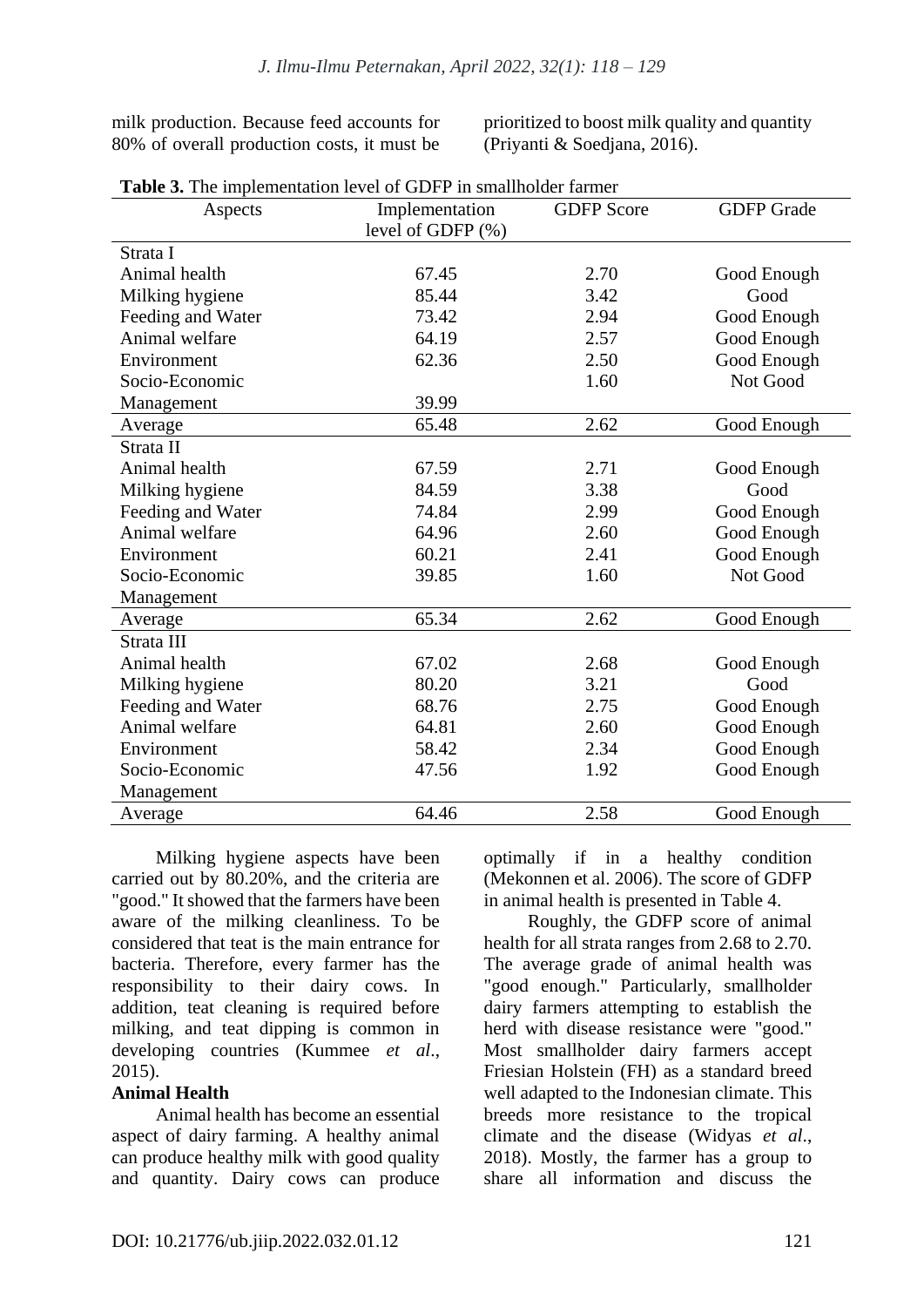problem of dairy cattle raising that they face. It could be one of a solution to prevent the entry of disease. For all strata, the GDFP score pattern of all aspects was the same. The farmer has full access to veterinarian services to treat sick animals on the farm regarding animal health.

Prevent disease from entering the farm has "good enough" grade, mainly dairy smallholder farmer was not applied biosecurity. For instance, when they purchase a cow from the traditional market, they put it directly in the shelter without any quarantine procedure.

**Table 4.** The score of GDFP in animal health

| Factors                                                  | <b>GDFP</b> Score | <b>GDFP</b> Grade |
|----------------------------------------------------------|-------------------|-------------------|
| Strata I                                                 |                   |                   |
| - Develop disease resistance in the herd                 | 3.39              | Good              |
| - Prevent disease from entering the farm                 | 2.28              | Good Enough       |
| - Implement an effective herd health management          |                   |                   |
| program                                                  | 2.58              | Good Enough       |
| - Follow the directions for all chemicals and veterinary |                   |                   |
| medicines                                                | 2.54              | Good Enough       |
| Average                                                  | 2.69              | Good Enough       |
| Strata II                                                |                   |                   |
| - Develop disease resistance in the herd                 | 3.46              | Good              |
| - Prevent disease from entering the farm                 | 2.33              | Good Enough       |
| - Implement an effective herd health management          |                   |                   |
| program                                                  | 2.60              | Good Enough       |
| - Follow the directions for all chemicals and veterinary |                   |                   |
| medicines                                                | 2.41              | Good Enough       |
| Average                                                  | 2.70              | Good Enough       |
| Strata III                                               |                   |                   |
| - Develop disease resistance in the herd                 | 3.26              | Good              |
| - Prevent disease from entering the farm                 | 2.17              | Good Enough       |
| - Implement an effective herd health management          |                   |                   |
| program                                                  | 2.35              | Good Enough       |
| - Follow the directions for all chemicals and veterinary |                   |                   |
| medicines                                                | 2.97              | Good Enough       |
| Average                                                  | 2.68              | Good Enough       |

Even though this cow has no recording card that mentions health information, it was also reported by Can & Altuğ 2014 that the biosecurity score of smallholder dairy farmers in Turkey was determined to be moderate and less attention. Meanwhile, mastitis (mammary gland infection) is the most common and costly disease on a dairy farm in Indonesia. Knowing the symptoms of mastitis is one of animal health implementation.

Many farmers were aware of clinical mastitis, but few were aware of subclinical mastitis. This fact is similar to the

Byarugaba et al. (2008) study in Jinja, Uganda, most smallholder dairy farmers, knew clinical symptoms of mastitis, but none were aware of subclinical mastitis. The majority believed mastitis to be a significant constraint to their milk output.

#### **Milking Hygiene**

Sanitation, particularly in the milking process, plays an important role in maintaining milk quality. Besides milk quantity, milk quality is considered to determine milk price. Raw milk is easy to contaminate, so sanitation is important to look at during milking time. The GDFP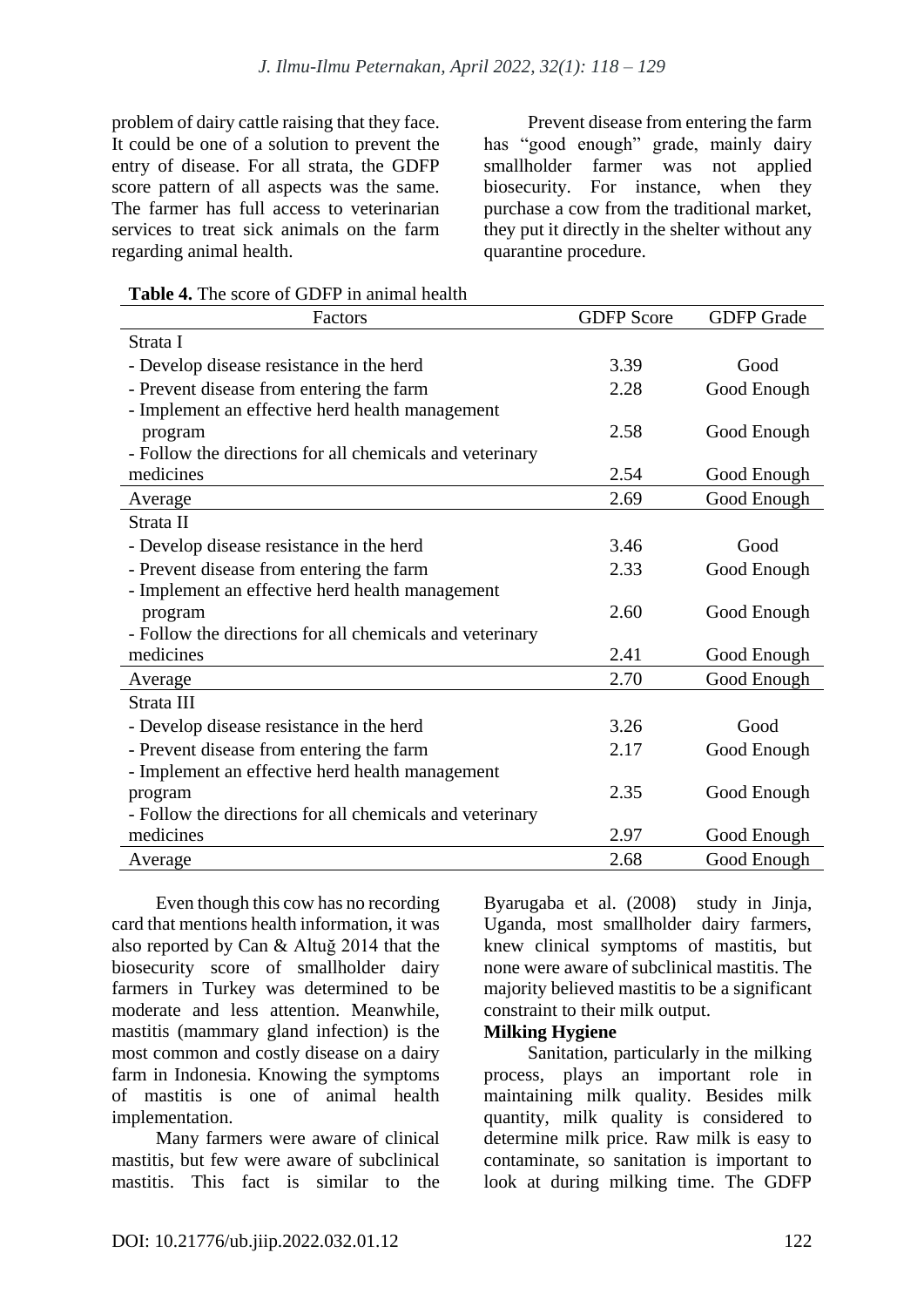value of milking hygiene can be seen in Table 5.

The data above mentioned that all strata had paid attention to the hygiene milking aspect, but milking without injuring the animals or introducing contaminants into milk had less attention. The smallholder dairy farmer does a manual milking technique. GDFP score of milking hygiene for all strata ranges from 3.19 to 3.42. Ensure milking routines do not injure the animals or introduce contaminants into milk in the "good enough" criteria, but the others were "good." Pre-treatment before milking included washing the teat and drying it with a towel (Kumssa, 2018). Instead of using a towel to dry the udder after washing it, they massage it with their bare hands. Hence manual milking potentially injures the teat if done carelessly.

| <b>Table 5.</b> The score of GDFP in milking hygiene |  |  |  |  |  |
|------------------------------------------------------|--|--|--|--|--|
|------------------------------------------------------|--|--|--|--|--|

|                                                                                                     | <b>GDFP</b> |                   |  |
|-----------------------------------------------------------------------------------------------------|-------------|-------------------|--|
| Factors                                                                                             | Score       | <b>GDFP</b> Grade |  |
| Strata I                                                                                            |             |                   |  |
| - Assure that milking procedures do not hurt the<br>animals or introduce contaminants into the milk | 2.88        | Good Enough       |  |
| - Assure that milking is done in a hygiene manner                                                   | 3.56        | Good              |  |
| - Assure that milk is correctly handled after milking                                               | 3.82        | Good              |  |
| Average                                                                                             | 3.42        | Good              |  |
| Strata II                                                                                           |             |                   |  |
| - Assure that milking procedures do not hurt the                                                    |             | Good Enough       |  |
| animals or introduce contaminants into the milk                                                     | 2.91        |                   |  |
| - Assure that milking is done in a hygiene manner                                                   | 3.48        | Good              |  |
| - Assure that milk is correctly handled after milking                                               | 3.78        | Good              |  |
| Average                                                                                             | 3.39        | Good              |  |
| Strata III                                                                                          |             |                   |  |
| - Assure that milking procedures do not hurt the<br>animals or introduce contaminants into the milk | 2.85        | Good Enough       |  |
| - Assure that milking is done in a hygiene manner                                                   | 3.14        | Good              |  |
| - Assure that milk is correctly handled after milking                                               | 3.60        | Good              |  |
| Average                                                                                             | 3.19        | Good              |  |

# **Nutrition (Feed and Water)**

Nutrition is a crucial factor in dairy farming. Feed consumption that meets dairy cattle needs will contribute to milk yield and milk quality. Water has to provide ad libitum for the animal, and the farmers are good at securing water supplies for the animal (Table 6).

The GDFP-grade in nutrition ranged from "not good" to "good." Strata III has the lowest score for nutrition aspect implementation. The increasing number of animals per farmer (Strata III) declined the quality and quantity of dairy farming practices. The more cows, the more forages were required. Therefore, farmers with no labor except family members got a problem fulfilling it. It could be resulted in the grade of ensuring adequate quantities and quality of animal feed and water score GDFP "Not good" pada strata III.

The nutrition management practices with a "not good" grade were observed only in one factor in Strata III (ensure adequate quantities and quality of animal feed and water), while the other factors remained ranged from "good enough" to "good." Strata I and strata II showed the same pattern in all factors of nutrition aspect.

The average grade from "good enough" to "good" indicates that the farmers have been provided good quality feed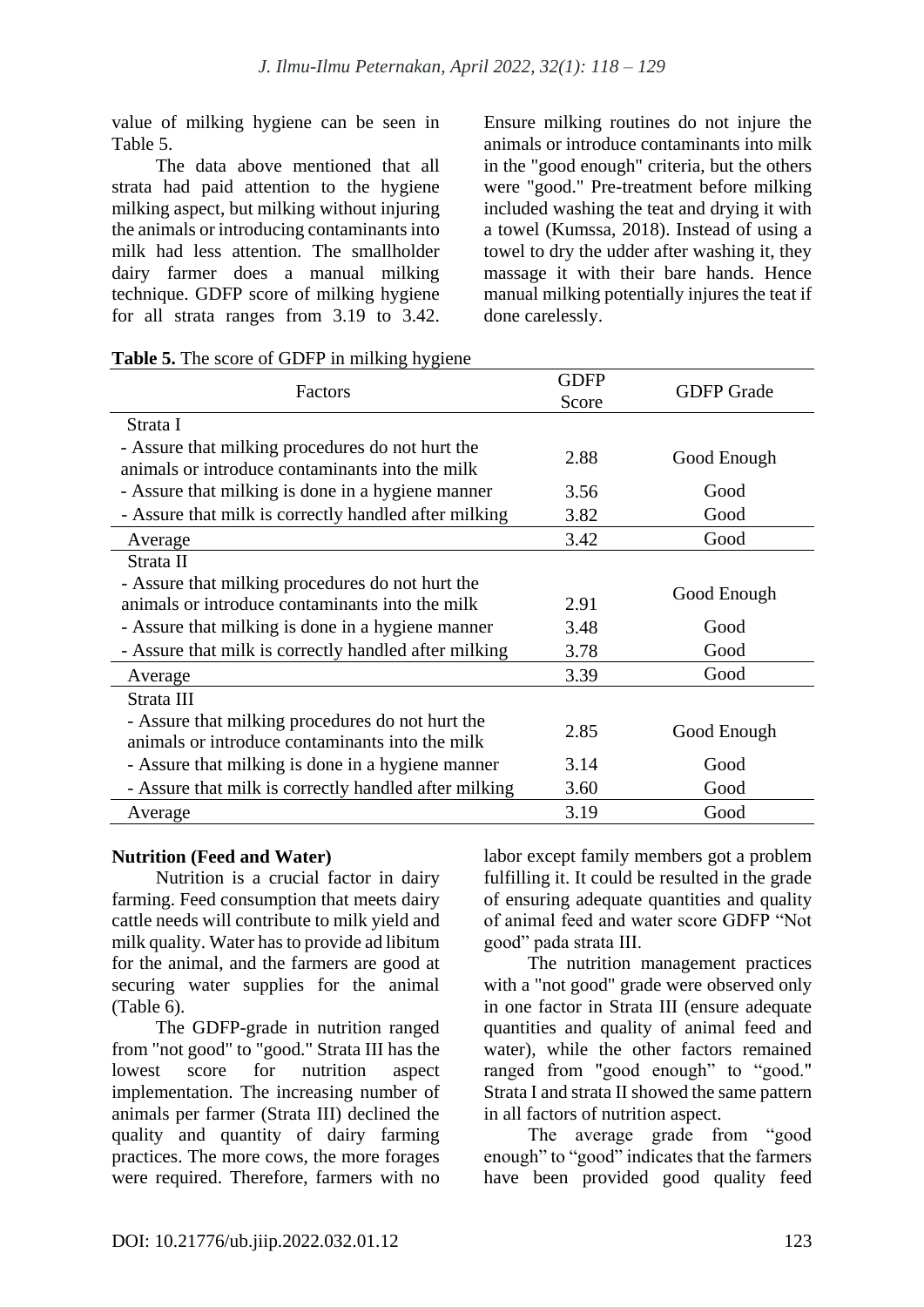insufficient amount. In strata III, the farmers do not ensure animal feed and water in terms of quality and quantity in a good way. The more animal, the more attention to feeding and water access. Utami *et al*. (2014) stated that natural grasses became an alternative when forages were insufficient. Like forage, concentrate has been given twice per day, amounted 8-10 kg per head. There was no interaction between concentrate and forage on ruminal pH, preventing acidosis (Rustomo et al. 2006).

**Table 6.** The score of GDFP in nutrition (feed and water)

| Factors                                                              | <b>GDFP</b> Score | <b>GDFP</b> Grade |
|----------------------------------------------------------------------|-------------------|-------------------|
| Strata I                                                             |                   |                   |
| - Ensure reliable feed and water supply                              | 3.11              | Good              |
| - Ensure adequate quantities and quality of animal                   | 2.73              | Good Enough       |
| feed and water                                                       |                   |                   |
| - Monitor feed storage conditions                                    | 2.82              | Good Enough       |
| - Assure the traceability of feedstuffs transported onto<br>the farm | 3.23              | Good              |
| Average                                                              | 2.97              | Good Enough       |
| Strata II                                                            |                   |                   |
| - Ensure reliable feed and water supply                              | 3.23              | Good              |
| - Ensure adequate quantities and quality of animal<br>feed and water | 2.75              | Good Enough       |
| - Monitor feed storage conditions                                    | 2.99              | Good Enough       |
| - Assure the traceability of feedstuffs transported onto             | 3.15              | Good              |
| the farm                                                             |                   |                   |
| Average                                                              | 3.03              | Good              |
| Strata III                                                           |                   |                   |
| - Ensure reliable feed and water supply                              | 2.63              | Good Enough       |
| - Ensure adequate quantities and quality of animal                   | 1.84              | Not Good          |
| feed and water                                                       |                   |                   |
| - Monitor feed storage conditions                                    | 2.56              | Good Enough       |
| - Assure the traceability of feedstuffs transported onto             | 3.67              | Good              |
| the farm                                                             |                   |                   |
| Average                                                              | 2.86              | Good Enough       |

In addition, the animals have free access to water to be free from hunger and thirst. This is in line with Golher *et al*. (2021). Water is an essential nutrient in the diet of lactating cows and serves multiples roles, including digestion, transfer of nutrients and excretion, metabolism, and body temperature regulator.

#### **Animal Welfare**

Feeding management is an important issue concerning comfort animals and animal welfare. Conventional feeding twice per day, morning and evening after milking, applied to smallholder dairy farmers. Sometimes at night, the farmers provide forages to the animal if needed. According to the data analysis, the score of GDFP in animal welfare is in Table 7.

The management of animal welfare for dairy cattle in the location of study can be categorized GDFP grade "good enough." However, the aspect of freedom to engage in relatively normal animal behavior patterns for all strata was "not good." The smallholder farmers kept the dairy cow in a shelter on a rope tied the whole day. The limitation of land to provide enough space for the animal is the primary constraint. Furthermore, the grade of freedom from thirst, hunger, and malnutrition" was "good"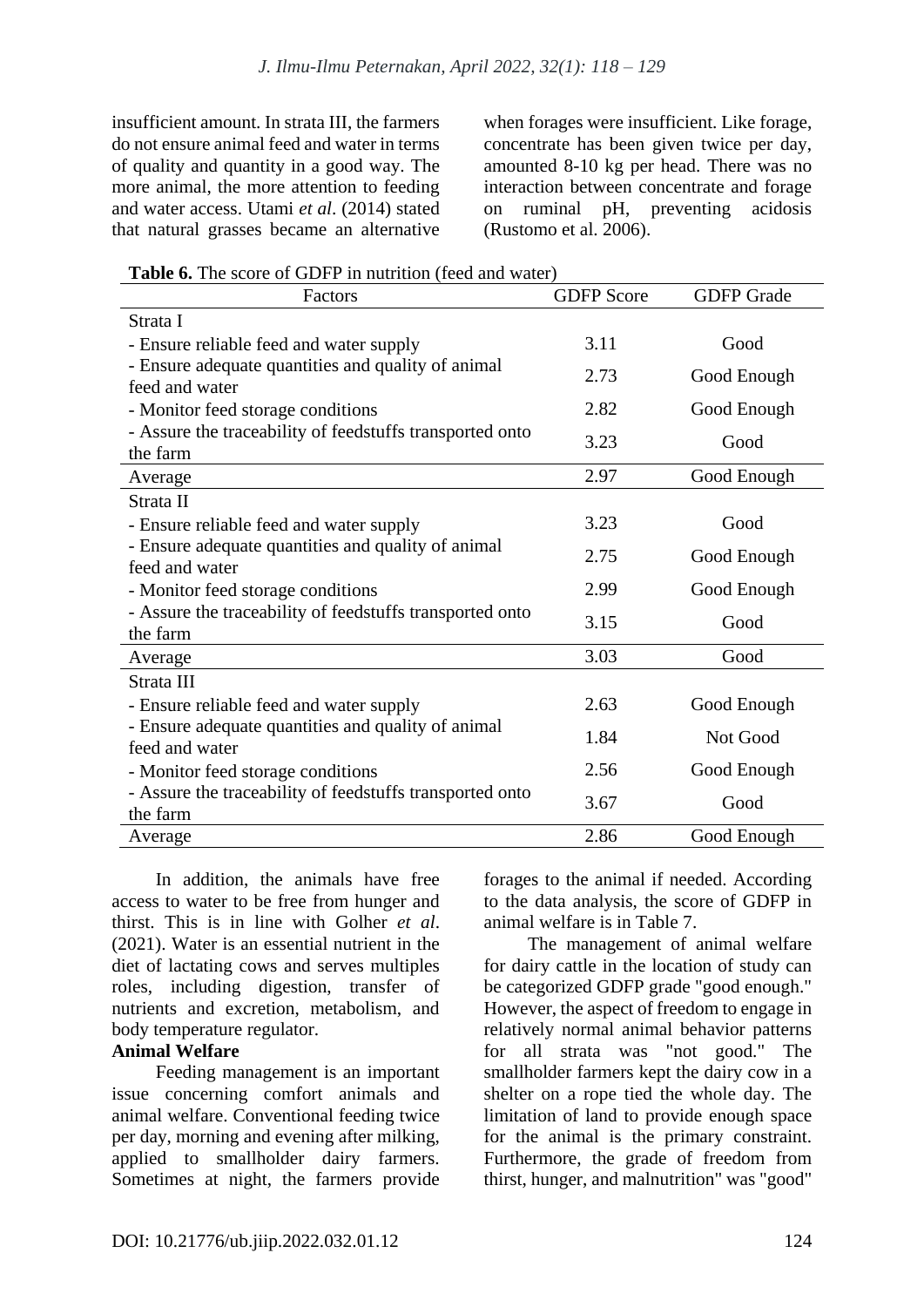for all strata. The result was an agreement with the previous aspect (nutrition), stating that the farmer secured feed and water supplies, particularly in strata I and strata II. On the other hand, feeding frequency strongly affects animal behavior representing animal welfare (Fregonesi and Leaver, 2001; Mattachini *et al*., 2019).

The forages amounted to 10% of body weight (as fresh), and it is sufficient for animals and fulfills their nutrients requirements.

**Table 7.** The score of GDFP in animal welfare

| Factors                                       | <b>GDFP</b> Score | <b>GDFP</b> Grade |
|-----------------------------------------------|-------------------|-------------------|
| Strata I                                      |                   |                   |
| - No more thirst, hunger, or malnutrition     | 3.26              | Good              |
| - No more discomfort                          | 2.40              | Good Enough       |
| - No more pain, injury, or disease            | 2.77              | Good Enough       |
| - Fearlessness                                | 3.27              | Good              |
| - The ability to engage in reasonably regular |                   |                   |
| animal behavior patterns                      | 1.11              | Not Good          |
| Average                                       | 2.56              | Good Enough       |
| Strata II                                     |                   |                   |
| - No more thirst, hunger, or malnutrition     | 3.24              | Good              |
| - No more discomfort                          | 2.26              | Good Enough       |
| - No more pain, injury, or disease            | 2.92              | Good Enough       |
| - Fearlessness                                | 3.20              | Good              |
| - The ability to engage in reasonably regular |                   |                   |
| animal behavior patterns                      | 1.39              | Not Good          |
| Average                                       | 2.60              | Good Enough       |
| Strata III                                    |                   |                   |
| - No more thirst, hunger, or malnutrition     | 3.26              | Good              |
| - No more discomfort                          | 2.59              | Good Enough       |
| - No more pain, injury, or disease            | 2.60              | Good Enough       |
| - Fearlessness                                | 2.96              | Good Enough       |
| - The ability to engage in reasonably regular |                   |                   |
| animal behavior patterns                      | 1.56              | Not Good          |
| Average                                       | 2.60              | Good Enough       |

# **Environment**

The minimum and maximum temperature on the farm during the study from 17-26° C, and the altitude of 500-818 meters above sea level (asl) is ideal for a tropical dairy farm. The environment may be more critical to comfort cows and to perform milk production.

According to the data presented in Table 8, the worse point is to develop an environmentally sustainable farming system. Strata I, II, and strata III turn to the bad category for this. At the same time, establishing a proper waste management system and ensuring that dairy farming operations do not harm the surrounding environment showed "good" criteria for strata II and strata III. In general, respondents throw the waste directly into the water canal.

Meanwhile, some have digester for biogas and utilize the dairy cow feces for organic fertilizer. To establish good environmental management, good waste management is introduced to the farmer by cooperative staff and the government.

In terms of biogas establishment, smallholder dairy farmers are assisted and supervised by an expert from cooperative dairy staff in coordination with the dairy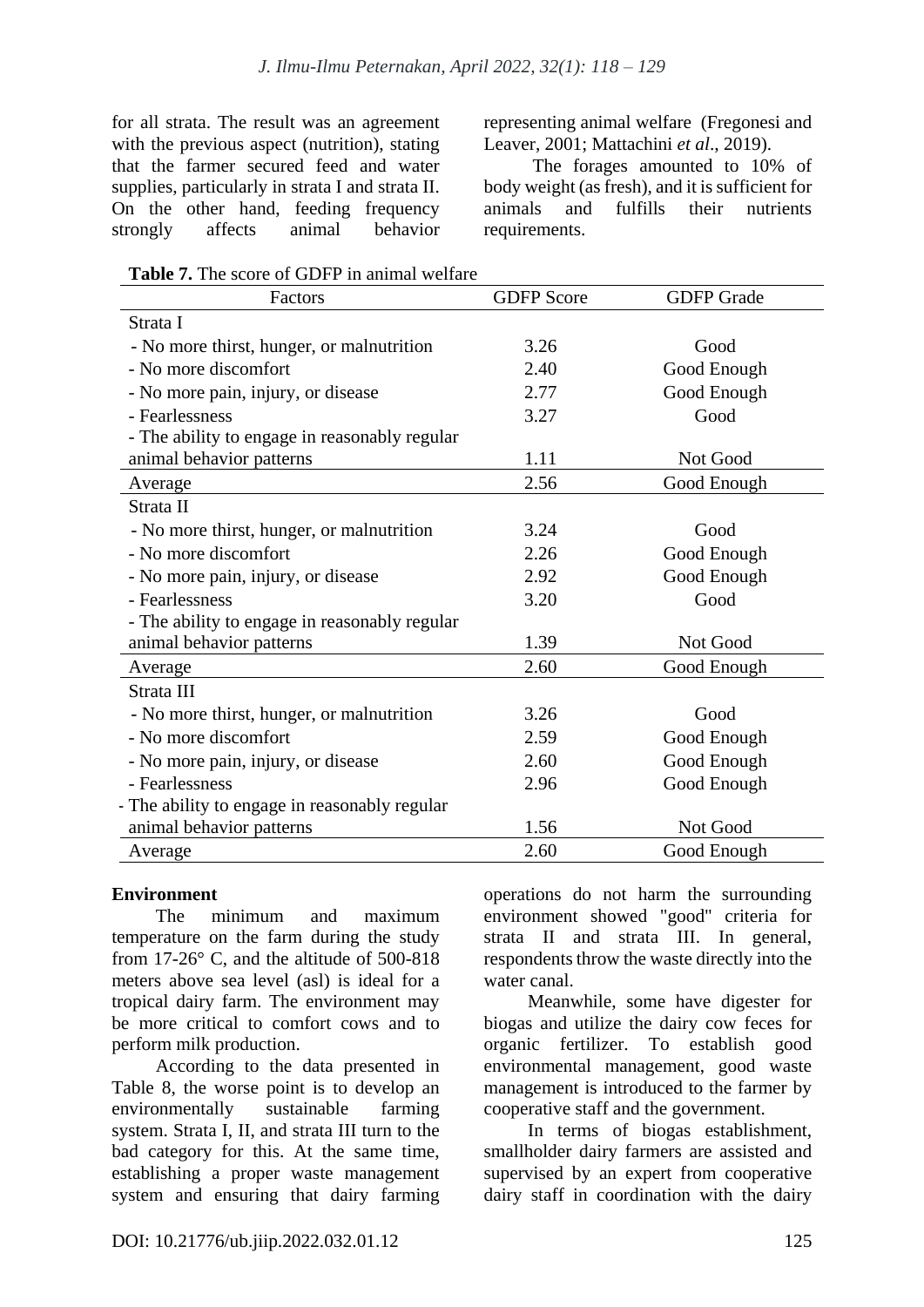industry. They built a site plant of biogas digester in one area for the pilot project. Line with Pandey *et al*. (2021) explained that biogas is a mature technology that has been developed for both small and largescale dairy farms, and biogas may be transformed into a variety of valuable fuels. Moreover, farmers can earn extra money by making organic fertilizer made from dairy cows' feces (Muriith *et al*., 2014).

**Table 8.** The score of GDFP in the environment aspect

| Factors                                                 | <b>GDFP</b> Score | <b>GDFP</b> Grade |
|---------------------------------------------------------|-------------------|-------------------|
| Strata I                                                |                   |                   |
| - Develop an environmentally sustainable farming system | 1.03              | Not Good          |
| - Establish a proper waste management system            | 2.90              | Good Enough       |
| - Assure that dairy farming operations do not harm the  |                   | Good              |
| surrounding environment                                 | 3.43              |                   |
| Average                                                 | 2.50              | Good Enough       |
| Strata II                                               |                   |                   |
| - Develop an environmentally sustainable farming system | 0.93              | <b>Bad</b>        |
| - Establish a proper waste management system            | 3.03              | Good              |
| - Assure that dairy farming operations do not harm the  |                   | Good              |
| surrounding environment                                 | 3.30              |                   |
| Average                                                 | 2.42              | Good Enough       |
| Strata III                                              |                   |                   |
| - Develop an environmentally sustainable farming system | 0.79              | <b>Bad</b>        |
| - Establish a proper waste management system            | 3.01              | Good              |
| - Assure that dairy farming operations do not harm the  |                   | Good              |
| surrounding environment                                 | 3.25              |                   |
| Average                                                 | 2.34              | Good Enough       |

#### **Socio-Economic Management**

Socio-economic management is an aspect that is directly related to business and the people involved. The data on this aspect reveals in Table 9.

The socio-economic aspect that has received more attention is related to financial viability. It was because of related to family income. The dairy farm was not the main business to earn money for the family. Most smallholder farmer has other jobs to support their family life. That was opposite to the report of Nakiganda *et al*. (2006) that in Uganda, dairy farming is one of the ways farmers make money to pay tuition fees, daily home maintenance, and other family expenses. Poor human resources will impact the GDFP score, and GDFP grades were "not good" at all strata. Management of human resources has the worst grade among them. The human resources of smallholder farmers come from family and relatives. Utami and Seruni (2013) stated that smallholder farmers' dairy farming activities were done by household labor, both male and female. They work based on trust without any specific rules. Respondents declared that they do not consider skills because the family member will learn gradually, time by time. This showed that the farmers ignore effective and responsible human resource management.

The socio-economic aspect that has received more attention is related to financial viability. It was because of related to family income. From the previous explanation of the GDFP aspect, the farmers fully paid attention to nutrition.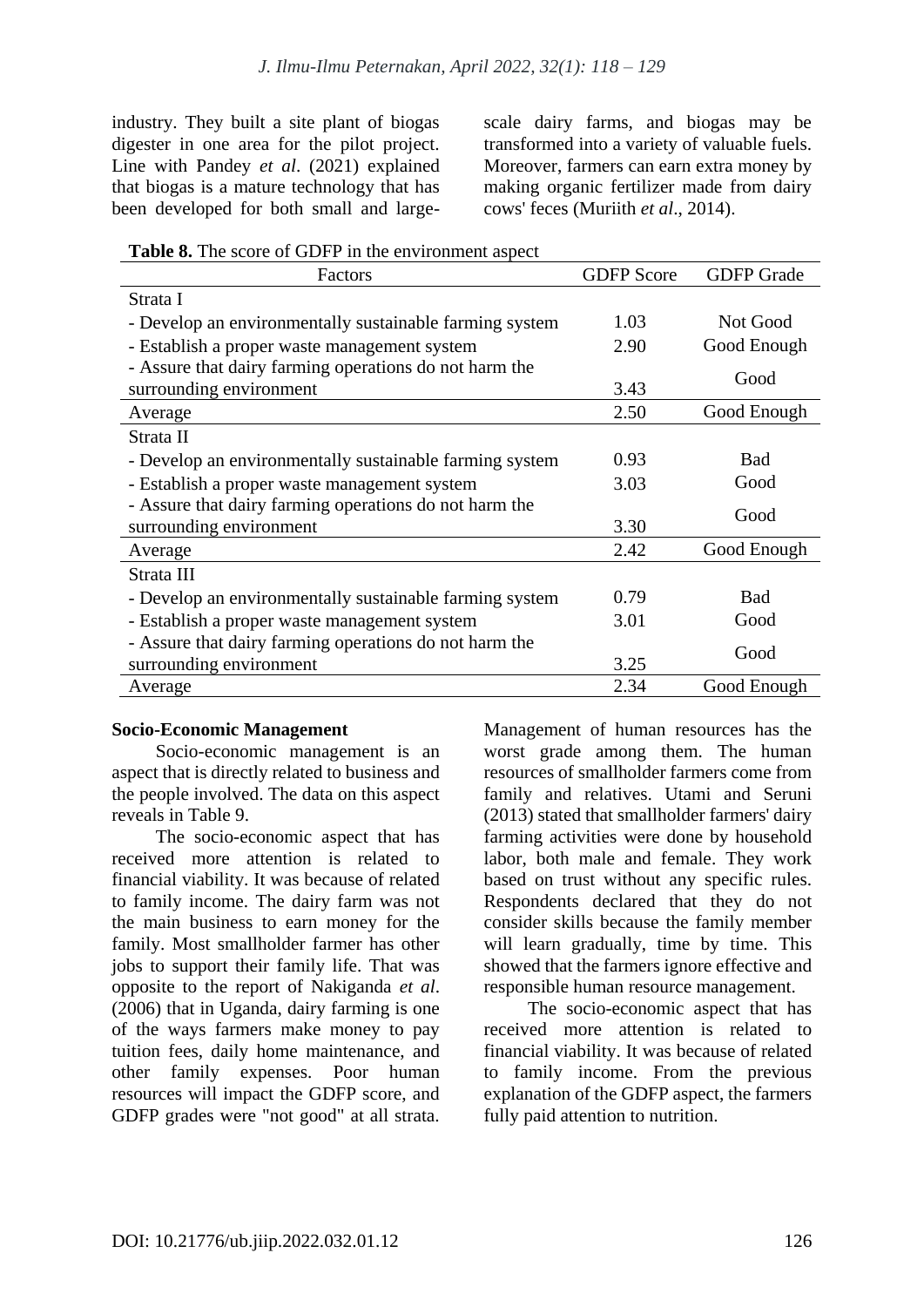|  |  | <b>Table 9.</b> The score of GDFP in socio-economic management |
|--|--|----------------------------------------------------------------|
|  |  |                                                                |

| Factors                                                                           | <b>GDFP</b> Score | <b>GDFP</b> Grade |
|-----------------------------------------------------------------------------------|-------------------|-------------------|
| Strata I                                                                          |                   |                   |
| - Establish effective and accountable management of<br>human resources            | 0.00              | Very Bad          |
| - Assure farming tasks are performed safely and                                   | 0.98              | <b>Bad</b>        |
| competently                                                                       |                   |                   |
| - Run a business to assure its financial feasibility                              | 3.84              | Good              |
| Average                                                                           | 1.60              | Not Good          |
| Strata II                                                                         |                   |                   |
| - Establish effective and accountable management of                               | 0.38              | Very Bad          |
| human resources<br>- Assure farming tasks are performed safely and<br>competently | 1.29              | Not Good          |
| - Run a business to assure its financial feasibility                              | 3.61              | Good              |
| Average                                                                           | 1.60              | Not Good          |
| Strata III                                                                        |                   |                   |
| - Establish effective and accountable management of<br>human resources            | 0.47              | Very Bad          |
| - Assure farming tasks are performed safely and<br>competently                    | 1.53              | Not Good          |
| - Run a business to assure its financial feasibility                              | 3.72              | Good              |
| Average                                                                           | 1.92              | Not Good          |

The animal received proper feed and free access to water. Utami and Seruni (2014) explained that the cost of forage feed accounts for 25-26% of the overall cost of dairy cow production, whereas concentrate accounts for 51-59%. Therefore, it could become the main reason to focus more on economic factors than others.

# **CONCLUSIONS**

In conclusion, the implementation of GDFP in smallholder dairy farmers in Malang Raya, East Java, Indonesia, is "good enough," except for socio-economic management is "not good." To improve the implementation of GDFP, technical and institutional assistance is required.

# **ACKNOWLEDGMENT**

The Directorate of Higher Education of Indonesia provided funding for this research. The authors express their gratitude to the students Antita Diva Untoro and Aiski Rekasela.

# **REFERENCES**

- Anggraeni, A., & Mariana, E. (2016). Evaluasi aspek teknis pemeliharaan sapi perah menuju good dairy farming practices pada peternakan sapi perah rakyat pondok ranggon. *Jurnal Agripet*, *16*(2), 90. https://doi.org/ 10.17969/agripet.v16i2.5162
- BPS. (2022). *Populasi Sapi Perah menurut Provinsi (Ekor)*.
- Byarugaba, D. K., Nakavuma, J. L., Vaarst, M., & Laker, C. (2008). Mastitis occurrence and constraints to mastitis control in smallholder dairy farming systems in Uganda. *Livestock Research for Rural Development*, *20*(1).
- Can, M. F., & Altuğ, N. (2014). Socioeconomic implications of biosecurity practices in small-scale dairy farms. *Veterinary Quarterly*, *34*(2), 67–73. https://doi.org/10.1080/ 01652176.2014.951130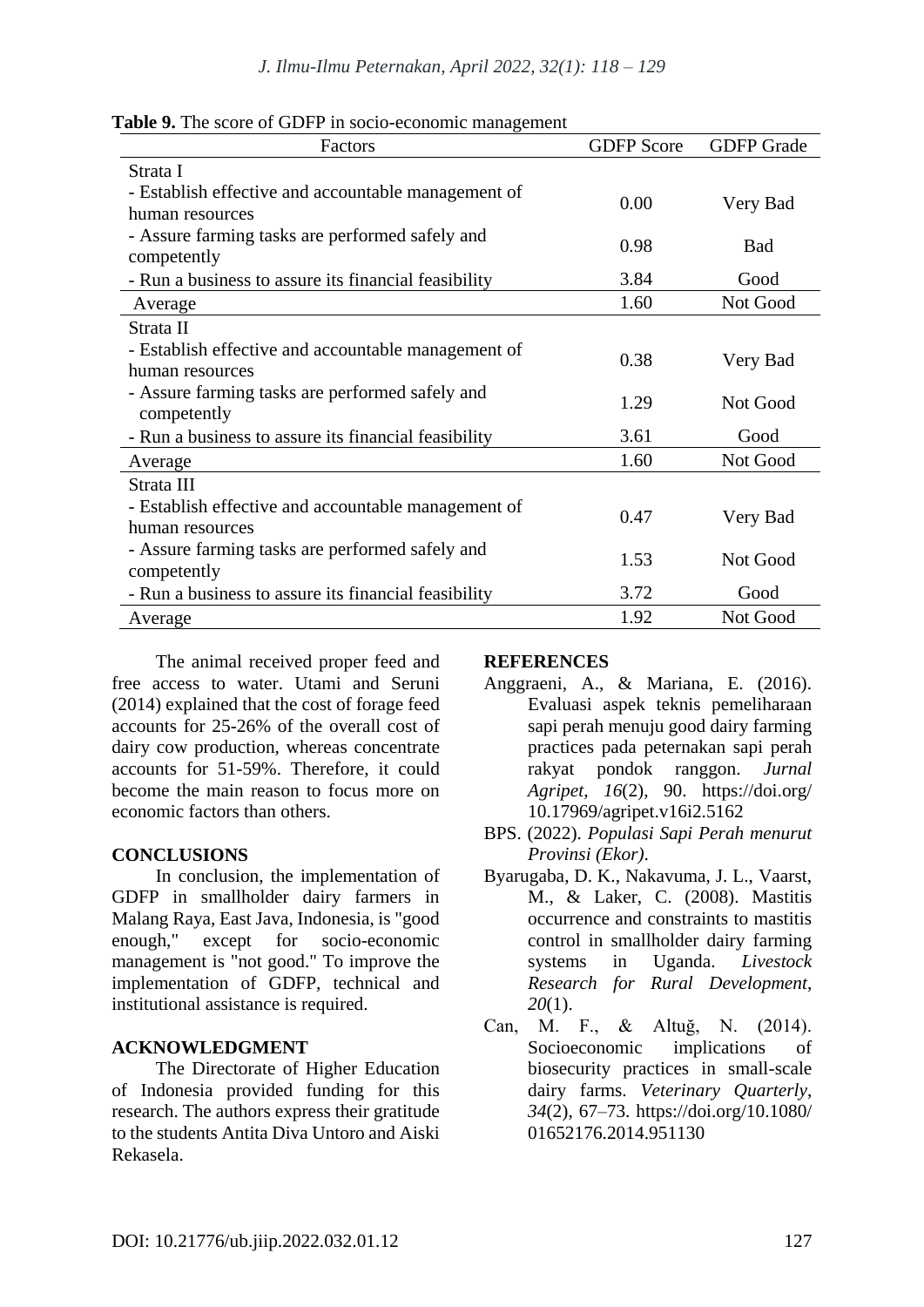- FAO-Food and Agriculture Organization. (2011). Guide to good dairy farming practice. In *Animal Production and Health Guidelines*. Animal Production and Health Guidelines.
- Fregonesi, J. A., & Leaver, J. D. (2001). Behaviour, performance and health indicators of welfare for dairy cows housed in strawyard or cubicle systems. *Livestock Production Science*, *68*(2–3), 205–216. https://doi.org/10. 1016/S0301-6226(00)00234-7
- Golher, D. M., Patel, B. H. M., Bhoite, S. H., Syed, M. I., Panchbhai, G. J., & Thirumurugan, P. (2021). Factors influencing water intake in dairy cows: a review. *International Journal of Biometeorology*, *65*(4), 617–625. https://doi.org/10.1007/s00484-020- 02038-0
- Kummee, P., Borisutpeth, M., Chanlun, S., Kanbutra, P., & Chanlun, A. (2015). Efficacy of guava leaf extract as alternative pre-milking teat dipping in reducing teat–end bacterial load of milking dairy cows. *International Journal of Pharmacy and Pharmaceutical Sciences*, *7*(9), 434–438.
- Kumssa, G. (2018). Effect of milking procedure and handling on its quality. *Journal of Dairy & Veterinary Sciences*, *7*(5), 1–6. https://doi.org/ 10.19080/JDVS.2018.07.555725
- Mattachini, G., Pompe, J., Finzi, A., Tullo, E., Riva, E., & Provolo, G. (2019). Effects of feeding frequency on the lying behavior of dairy cows in a loose housing with automatic feeding and milking system. *Animals*, *9*(4), 121. https://doi.org/10.3390/ani9040121
- Mekonnen, H. M., Asmamaw, K., & Courreau, J. F. (2006). Husbandry practices and health in smallholder dairy farms near Addis Ababa, Ethiopia. *Preventive Veterinary Medicine*, *74*(2–3), 99–107. https:// doi.org/10.1016/j.prevetmed.2005.10. 004
- Muriithi, M. K., S. Huka, G., & Njati, I. C. (2014). Factors influencing growth of dairy farming business in amentia

south district of mere county, kenya. *IOSR Journal of Business and Management*, *16*(4), 21–31. https:// doi.org/10.9790/487X-16432131

- Nakiganda, A., Mcleod, A., Bua, A., Phipps, R., Upton, M., & Taylor, N. (2006). Farmers' constraints, objectives and achievements in smallholder dairy systems in Uganda. In *Livestock Research for Rural Development* (Vol. 18, Issue 5).
- Nur, A. S., Purwanto, B. P., Atabany, A., & Nurlaha, N. (2018). Evaluasi aspek teknis pemeliharaan sapi perah berdasarkan good dairy farming practices (GDFP) di Peternakan Rakyat Cibungbulang. *Jurnal Ilmu Dan Teknologi Peternakan Tropis*, *5*(2), 79. https://doi.org/10.33772/ jitro.v5i3.4977
- Pandey, P., Pandey, A., Yan, L., Wang, D., Pandey, V., Meikap, B. C., Huo, J., Zhang, R., & Pandey, P. K. (2021). Dairy waste and potential of smallscale biogas digester for rural energy in india. *Applied Sciences*, *11*(22), 10671. https://doi.org/10.3390/app11 2210671
- Priyanti, A., & Soedjana, T. D. (2016). Indonesian dairy industry perspective within the ASEAN economic community. *Indonesian Bulletin of Animal and Veterinary Sciences*, *25*(4), 159–170. https://doi.org/10.14 334/wartazoa.v25i4.1226
- Rustomo, B., AlZahal, O., Odongo, N. E., Duffield, T. F., & McBride, B. W. (2006). Effects of rumen acid load from feed and forage particle size on ruminal ph and dry matter intake in the lactating dairy cow. *Journal of Dairy Science*, *89*(12), 4758–4768. https:// doi.org/10.3168/jds.S0022-0302(06)7 2525-5
- Sulastri, E., & Maharjan, K. L. (2014). Role of dairy cooperative services on dairy development in indonesia : a case study of Daerah Istimewa Yogyakarta Province. *Journal of International Development and Cooperation*, *9*(1), 17–39. https://doi.org/10.15027/14388